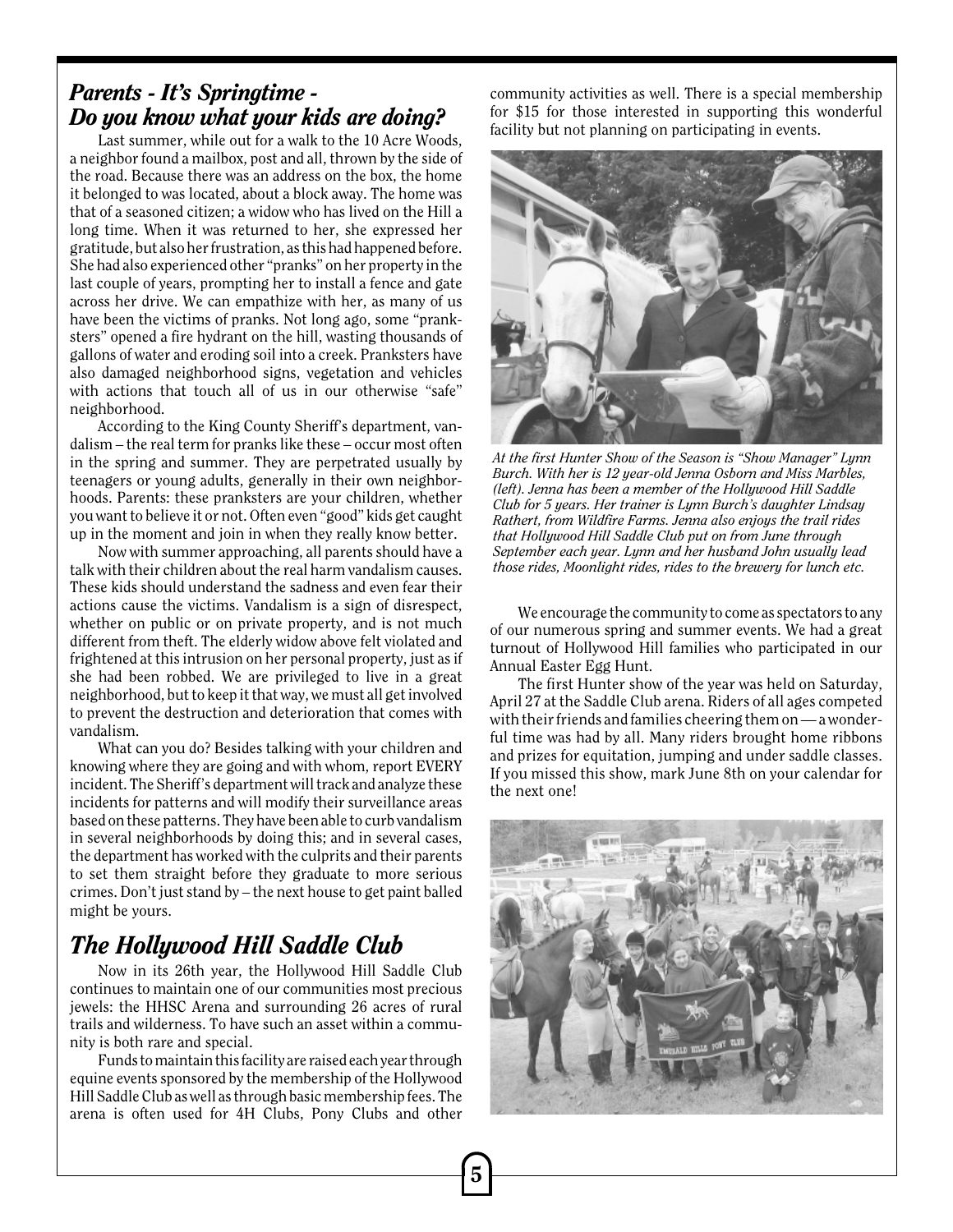On Sunday, April 28, the first Western Games Show of the year was held, where horses, ponies and gutsy riders competed in several exciting events including the Figure 8 Stake Race, International Flags and Poles. If you'd like to know what these events are, drop in at one of the next gaming shows on June 2th or 30th for some fast-paced free entertainment.

The following events are scheduled this year. Please come and have a wonderful time. Admission is always free.

 June 2 Western Games June 8 Hunter/Jumper Horse Show July 10 Fun Night on Horseback July 13 Performance Horse Show July 28 Western Games Aug 17 Hunter/Jumper Horse Show Aug 18 Western Games Sept 15 Western Games Sept 21 Performance Horse Show

 Please contact Ed and Karen Solomon at 425-483-2086 or Lynn Burch at 425-481-8376 for further information.

## *What Can You Do With All That Wood Waste?*

The Washington State Department of Ecology revised the code (#173-425WAC) in the fall of 2001. The revision increased the suburban area subject to the burn ban. The Puget Sound Clean Air Agency was charged with notifying residents and is also responsible for enforcing the ban.

While some residents welcomed the ban, others objected to it or felt they hadn't been given enough notice to prepare. When the King County Council learned of this dilemma, they asked the County's Solid Waste Division to see if there was a way to help residents. Here are some of the ideas they came up with to help folks on the Hill cope with excess wood debris:

### *Keep it on the property*

Yard waste composting: Except for weeds, wood, and matter treated with underireable chemicals, try composting at home. The compost will enrich your soil. King County Solid Waste, local gardening organizations, and nurseries have good information on composting. See contact information for the County below.

Smaller wood debris: Some branch piles and limbs can be left in wooded areas as they provide shelter for small birds and bunnies and will decompose naturally.

#### *Curbside yard waste collection*

Our garbage hauler, Waste Management, will pick up yard waste at the curb. This service is for grass clippings, plants, weeds, and small, short branches. The hauler provides a large can on rollers that is picked up every week spring into the fall, followed bi-weekly then monthly through winter.

### *Hauling it to a wood recycler or "clean green" dropoff center*

You can haul your wood and yard waste or have it hauled to one of the King County garbage facilities or to a private wood recycler. Some also accept pallets and untreated building materials. These facilities have certain conditions about content and fees, so be sure to call first. Here is a list of some of the locations you might use:

#### *County facilities: 206-296-4466*

Cedar Falls Drop Box - 16925 Cedar Falls Road S.E., North Bend Factoria Transfer Station - 13800 S. E. 32nd Street, Bellevue

#### *Private Facilities:*

Pacific Topsoil - 425-486-3201 - Drop sites in Kenmore and Redmond Rainer Wood Recyclers - 253-630-3565 - Kent Cedar Grove Composting, Inc. 1-877-764-5748 - Maple Valley

#### *Recycling events*

Most cities hold recycling events once or twice a year where we can take bulky wood waste. Even though we live outside city limits we are allowed to use any city event free of charge. For a schedule of events coming up in nearby cities, call the Solid Waste Division (contact information below).

#### *Chipping the wood*

There are four chipping options: 1) using one of the wood recyclers listed above; 2) renting a chipper and chipping it yourself; 3) hiring a mobile chipping service to come out and chip it for you on your property; or 4) taking your wood to a community chipping event like the one put on by the City of Woodinville and King County in April. The city expects to hold these events again in future years. For more information contact Amy Ensminger at the Woodinville Public Works Department, 425-489-2700, extension 2240.

Rental units are only large enough to do small limbs, and they present a safety concern to people using them. Here are a few private chipping companies:

Dick's Chipping Service 425-743-9640 Squak Mountain Quarry 425-392-1433 Preferred Brush Chipping 425-271-6908 Sunset Materials 425-226-4140

So folks, our days of free disposal have gone up in smoke, but that's life in the big Eastside. We at least have options; you just need to make use of them. Contact information for King County facilities and programs: 206-296-4466; toll free 1-800-325-6165, extension 6542; TTY 1-800-833-6388; or go to the County website.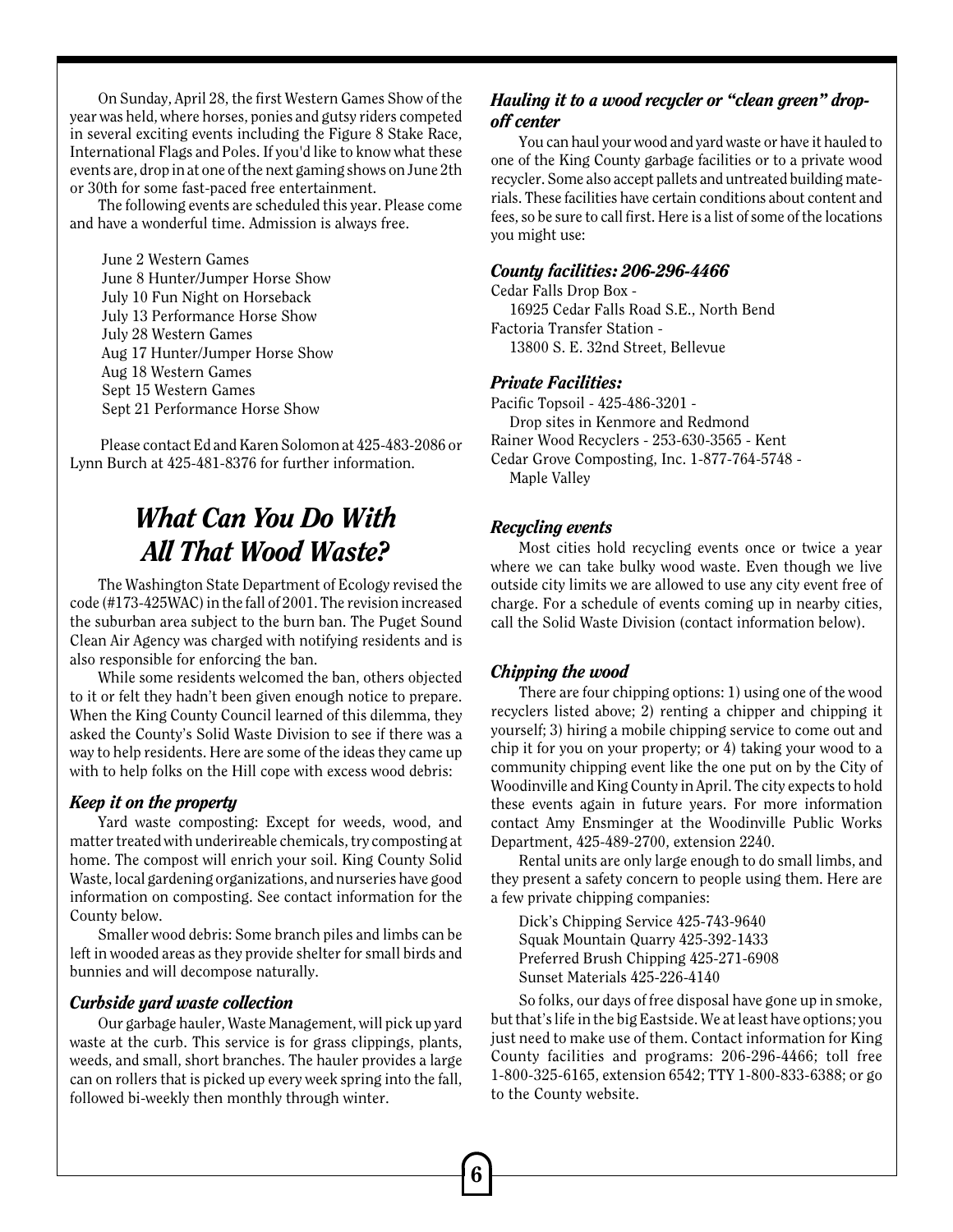# *OUR HILL*

*Last November, my friend Patricia Linn, a longtime Hollywood Hill resident, lost her battle with breast cancer. One beautiful autumn evening before she became too ill, she sat on her porch and wrote down her thoughts about living in this neighborhood. I am sharing it with you as an open letter to those who share these feelings, and perhaps those who don't realize how special Hollywood Hill is.*

Thank you Pat, Bethann Martin

"It is an unusually quiet summer's evening. So quiet I can hear the cows across the street munching on grass and the swishing of tails on the horses in my pasture. Earlier today while walking my dog through the Ten Acre Woods, I saw a bald eagle soaring above the tall firs and cedars, and a family of bunnies scurrying to safety upon our approach. Last week I rode my little Arabian gelding along the Tolt Pipeline, stopping at the top where you can see the majestic Olympic mountains and the skyline of Seattle in the distance, just to take in the view. Tomorrow I think I'll drive down to the Sammamish valley just below us and buy some just picked vegetables for my Sunday dinner. On the way home, I'll get some fresh eggs from the farm at the end of my road.

How grateful I am to live here on Hollywood Hill where a little bit of the rural life that used to be the norm in this area has been preserved. Although many new homes have been built all over the Hill and there are fewer farms, orchards and pastures than there were 20 years ago, I'm grateful we have escaped the fate of other rural neighborhoods which have given way to tightly packed housing developments and commercial development. I remember buying hay and grain from a farm in Renton — where now people shop for Danish furniture and home building supplies. Even closer to home — I remember when Kingsgate hill was just a few housing developments scattered in between family farms. Now, on my way to Evergreen Hospital I watch every available acre being developed into 6, 8 and even 12 tightly packed homes. My favorite nursery, where I once wandered through 6 acres of hydrangeas, rhododendrons and hostas will soon be more than 40 single family homes. I can now count on one hand the properties near the Tolt Pipeline on that side of the Sammamish Valley that still have a little acreage and support horses or other livestock.

I shudder to think of what could happen if a developer was allowed to mow down the trees across the street and build 20 or more new homes or condos. I've heard the great farmland debate between those who would preserve farms and our rural zoning and those who would rather see the Sammamish valley developed — they say so there might be more soccer fields and affordable housing — even if that also means opening the door to more commercial development as well. I resent those who would waste my tax dollars in courts and lobbying efforts trying to overturn the zoning and protection laws so that their organizations and interests get what they want, while forgetting our tax dollars were already spent once putting those preservation programs in place and creating managed growth plans. There are those here on the hill who would welcome losing our rural designation for incorporation into the City of Woodinville and the amenities that may bring; sewer, nicer roads, etc. Nicer roads would be wider roads, even more traffic, traveling even faster. Sewer service would mean denser housing, to use and pay for those newer, wider roads. Growth and progress is inevitable, and I recognize that people do need homes and jobs — but if there are no guidelines or management of that growth, every piece of open pasture or forest in neighborhoods like this will be carved up into postage stamp houses or tightly packed condos. People will someday look back and say remember how nice Hollywood Hill was back when it was still a rural neighborhood?

I truly appreciate those who have worked to preserve this little piece of tranquility and beauty amongst the hustle and bustle of other busy neighborhoods and sprawling cities. I only hope the lure of developer dollars and the pressure of interest groups will not eventually knock down the protections, so that my grandchildren may also enjoy the same lifestyle I'm enjoying now."

*Patricia Linn 12/1/2001*

## *Keep Your Septic System Working*

The maintenance of your septic system is an important factor in continuing the lifestyle that you enjoy in our area. The recommended time frame for having your septic tank pumped is every 3 to 5 years. Heavy use of the system requires that the tank be pumped more often than does use by a one or two person household. If you do not know the location of your septic system, most particularly the opening of the tank, you should be able to obtain the information from the King County Office of Environmental Health at (206) 296-4932. Association members have access year round to a reduced rate of \$30 off the regular price offered by Pete Couty who owns Alberta Septic Systems. Additional charges will be made for locating a tank, unearthing the cover, repairs, etc. Mr. Couty is licensed and is qualified not only to pump your tank and make repairs but also to install a new system. Call Karen Mackie, board member, at 483-0889 if you have questions or would like assistance in contacting Pete.